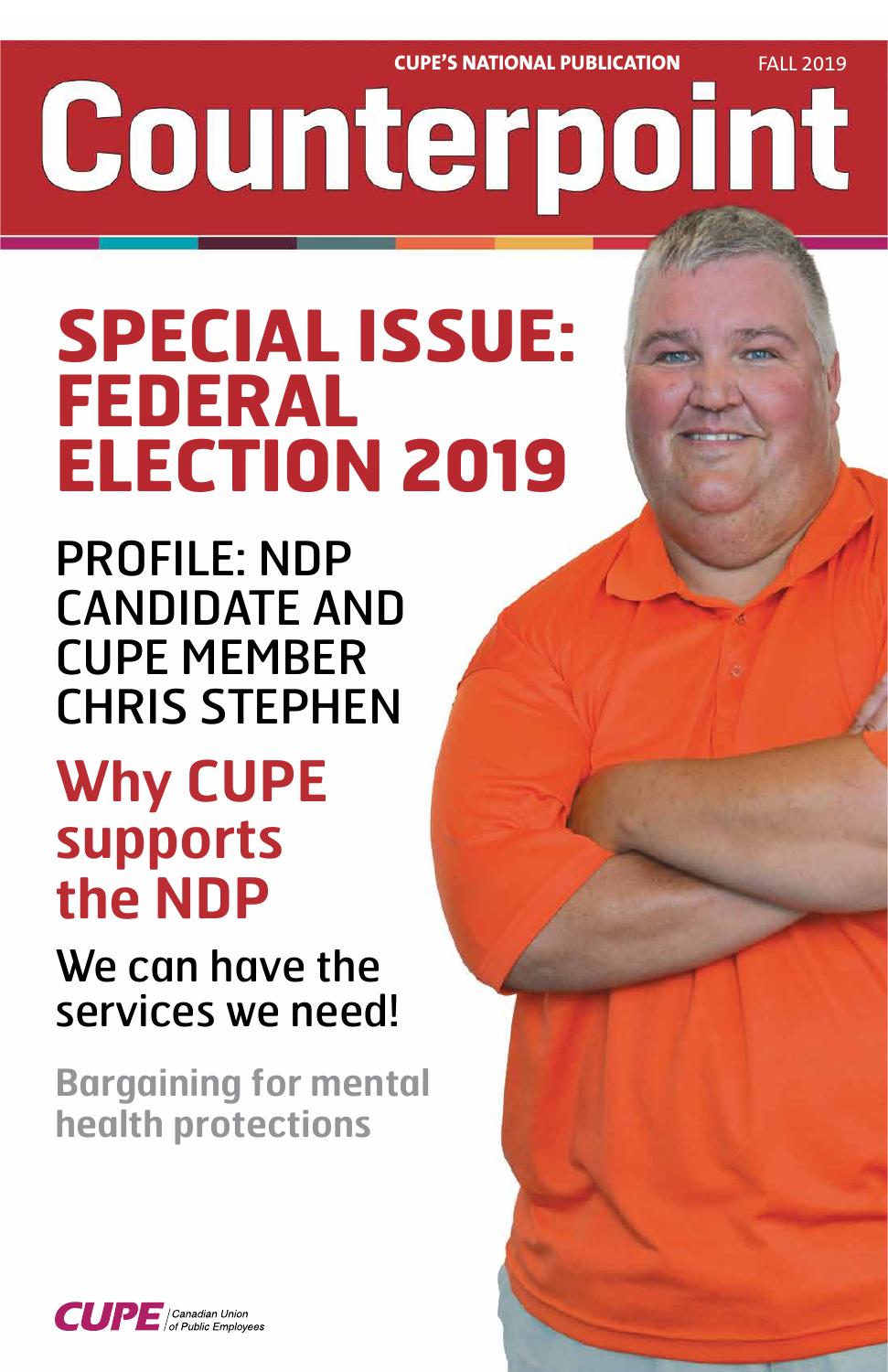*Chris Stephen was pushed to get more involved in his local after attending his first National Convention. Now he wants to give working people a voice in Parliament as the federal NDP candidate in his home riding of Bruce-Grey-Owen Sound.* 

"I'm not really a politician, but my general instinct is to try and help people where I can – so this seemed like the next logical step for me" Chris says, speaking about his campaign to become the NDP Member of Parliament for Bruce-Grey-Owen Sound. "I ran in the municipal election last year, so I figured I'd keep the momentum going and try something bigger."

For the last 6 years, Chris has been the Arran-Elderslie Unit Vice-President of CUPE 255, which represents municipal workers in his riding. He has always seen the power that workers have when they join together in

a union as an opportunity to improve the lives of everyone, and now he wants to take things to the next level.

This October, Chris wants to bring his experience fighting for working people into the federal election, as part of Jagmeet Singh's NDP team.

 "I've seen time and time again that the NDP really cares about ordinary people. I believe it's time for workers to push the country forward," Chris says.

 "I'm worried about our future if we don't address the climate crisis in appropriate ways. We need to put a party in power that will make the necessary changes for the next generation," Chris says.

"I'm also a huge believer in Jagmeet's pharmacare platform. When you want people to be successful, you have to take something off their plate. It's sad to see people having to choose between their medication or something else," he says.

Chris found it easy to connect the NDP vision to his experience in his local.

"As a leader in CUPE these days, I'm a go-to guy for our members. When you find out that you've helped someone directly, it's a great feeling," he says.

Chris found the inspiration to take a leadership role in his local – and now a leadership role in Ottawa – from his first convention, where he saw the wide range of causes CUPE members have thrown themselves behind. "Our local is a small composite local, and you don't always see the bigger picture – it's only when I went to CUPE conventions that I saw the power and spread that CUPE has," he says.

Chris has made it clear that he sees this power as one of the major forces for change in Canada.

"When you get on Facebook or Instagram and see CUPE members supporting a huge range of causes – say at Pride parades, or on the front lines of education

struggles in Ontario right now – you're moved to act. Where there's someone needing support, CUPE is there to help," he says.

Chris is now encouraging younger members in his local to attend conventions, hoping that they will find the drive he has found. This year, however, Chris wants to bring that passion to Parliament Hill. "CUPE is great at standing out in front of Parliament and demanding better – I decided that I wanted to be the one in there making the decisions so CUPE doesn't have to be out front protesting." ■ **Nathan Prier**

# **COUNTY CUPE'S NATIONAL PUBLICATION**

*"I believe it's time for workers to push the country forward." Chris Stephen, vice-president of CUPE 255 and NDP candidate for Bruce-Grey-Owen Sound*

## **HE SAID**

Union-printed on 50% recycled, 30% post-consumer waste, elemental chlorine-free paper, certified by the Forest Stewardship Council.





### **2 CUPE COUNTERPOINT** FALL 2019

#### ISSN print 1920-2857 ISSN online 1920-2865

Counterpoint is published by the Canadian Union of Public Employees. Address all letters to the editor to: comm@cupe.ca

Publications Mail Agreement Number 40005741

Return undeliverable Canadian addresses to: CUPE Communications, 1375 St. Laurent Blvd. Ottawa, ON, K1G 0Z7

Visit CUPE's website at cupe.ca or contact us at cupemail@cupe.ca

**Managing Editor** Nathan Prier **Communications Director** Karine Fortin

**Graphic Designer** Jocelyn Renaud

**Editorial Assistants** Céline Carré • Vicky Allard

**Contributors** Nathan Prier • Angella MacEwen • Sébastien Goulet • Dominique LaHaye • Gaëlle McNeil • Leonor Cedillo • Stephen Elliott-Buckley • Philippe Gagnon

**CANADIAN UNION OF PUBLIC EMPLOYEES NATIONAL EXECUTIVE BOARD**

**National President** Mark Hancock

**National Secretary-Treasurer** Charles Fleury

**General Vice-Presidents** Daniel Légère • Denis Bolduc • Fred Hahn • Judy Henley • Paul Faoro

### **Regional Vice-Presidents** Sherry Hillier / Newfoundland & Labrador • Nan McFadgen / Nova Scotia • Brien Watson / New Brunswick • Leonard Gallant / Prince Edward Island • Benoît Bouchard, Patrick Gloutney / Quebec • Michael Hurley, Candace Rennick / Ontario • Amanda Farrow-Giroux / Northern Ontario • Gord Delbridge / Manitoba • Tom Graham / Saskatchewan • Rory Gill / Alberta • Trevor Davies, Barb Nederpel / British Columbia

**Diversity Vice-Presidents** Gloria Lepine • Yolanda McClean

### PROFILE CHRIS STEPHEN

## Bringing workers' power to Ottawa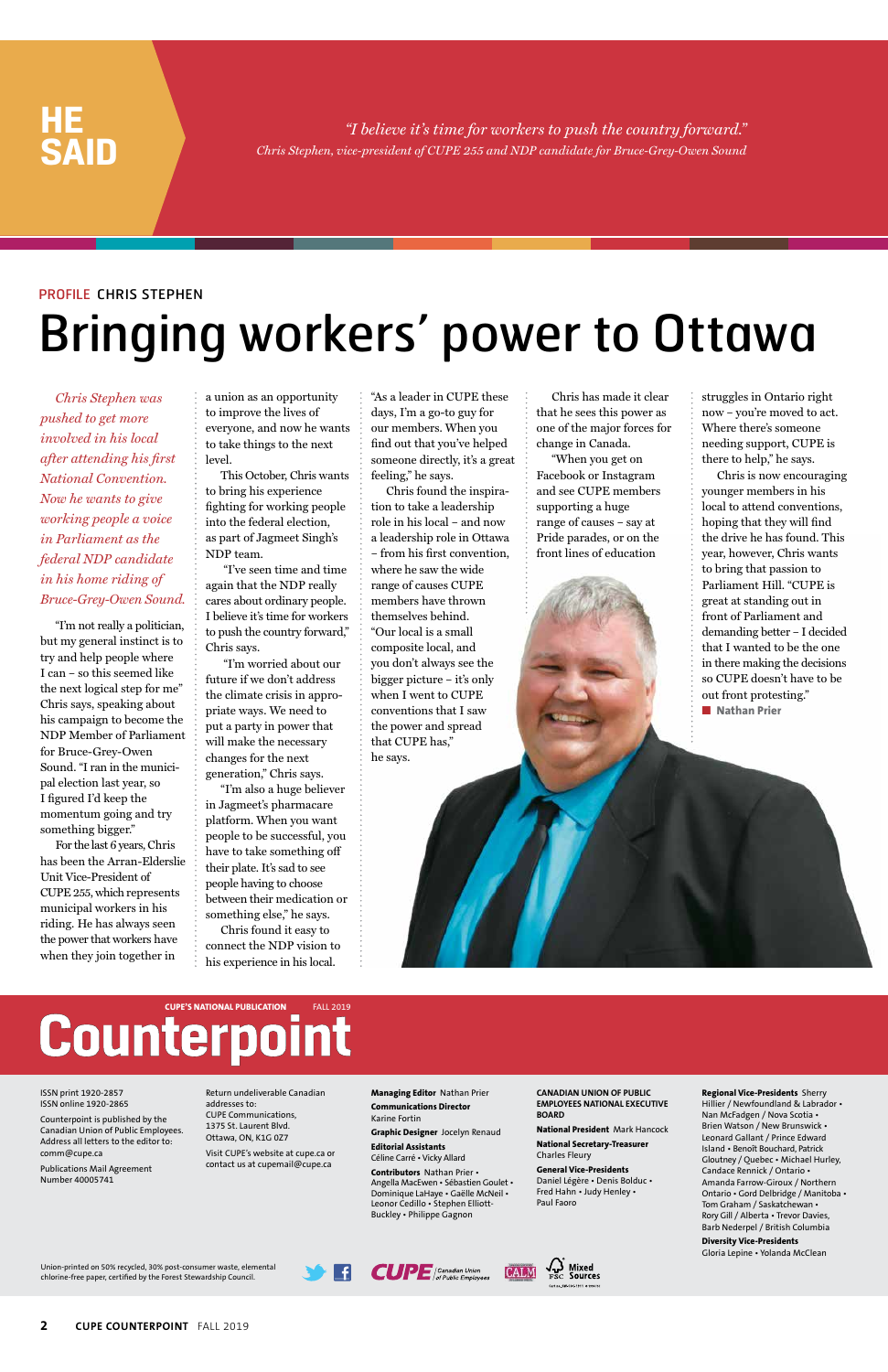## **Election 2019: Cast a vote for working people**



**I** n a few short weeks, Canadians will head to the

### **NATIONAL PRESIDENT** MARK HANCOCK

UPE members<br>have an import<br>decision to make have an important decision to make on October 21, when Canadians head to the polls to elect their next government. The central question is: who can CUPE members trust to protect our jobs, our pensions, and our shared future as a country?

Justin Trudeau is good at making promises – but he's even better at breaking them. He has attacked workers' rights - using back-to-work legislation against postal workers in December 2018 - and abandoned key commitments on

electoral reform, climate change, and reconciliation with Indigenous peoples. Trudeau's Liberals can't be trusted.

Meanwhile, Conservative leader Andrew Scheer has called himself "Stephen Harper with a smile," while doing his best to align his party with Donald Trump on every key issue, from workers' rights to immigration to climate change. Scheer's Conservatives will turn the clock back to the Stone Age.

Jagmeet Singh's NDP is the only party we can count on, with a real plan that puts people and the environment first.

While the Liberals and Conservatives focus on helping the wealthy and the well-connected, the NDP's plan is focused on making life better and more affordable for ordinary Canadians.

The NDP's plan will:

- Create a national universal pharmacare program and implement "head-to-toe" health care coverage that includes dental care, addiction treatment, and mental health care
- Advance workers' rights, expand training opportunities, and make work fairer and more secure for everyone

• Advance the rights of Indigenous communities and the process

> of meaningful reconciliation

- Address the housing crisis by building 500,000 affordable housing units
- End unfair CEO tax loopholes and make corporations pay their fair share
- Tackle climate change with a real plan to reduce emissions while creating good jobs for the economy of the future

Every vote matters. As Canada's largest union, with 680,000 members nationwide,

CUPE members truly do have the power to make a big difference this election.

Let's use our collective strength to make a difference on October 21.

### **Vote NDP.**



# **Why CUPE supports the NDP**

polls to elect their next Members of Parliament, and with them, Canada's next government. It's a time of excitement and optimism. But for many, it's an extremely nervous time too.

**follow** the issues. We've produced a series of fact sheets about the issues that matter to working people. Read more about where the current government has fallen short and how we can improve the lives of workers across the country. Visit **cupe.ca/cupe-votes**.

People are afraid of Andrew Scheer. And for good reason. Since becoming the leader of the Conservative Party, he has shown us he will side with corporate interests over working people every single time. We already have Doug Ford, Jason Kenney, and a whole raft of new right-wing provincial governments. Canada can't afford to let another Conservative government into office.

**2. Talk to your**<br> **and colleagues. family, friends**  Make sure the people in your life are planning to vote. Encourage them to cast a ballot in support of strong public services, good jobs and the rights of working

**3. Go vote!**<br> **3. Plan ahead: confirm**<br>
you're registered to vote Plan ahead: confirm and know where your polling station is. Don't forget to bring your voter information card and proof of your identity and address. Not registered yet? Visit www.elections.ca to find out how to register online or in person at your polling station. For extra credit, consider volunteering on a local campaign and signing up to help get out the vote on election day. **Every single vote counts.**

At the same time, we can't let Justin Trudeau off the hook for his broken promises. Canadians elected the Liberals in 2015 based on their promises to reform Canada's electoral system, change course from Stephen Harper's weak climate targets, and make bold steps

towards reconciliation with Indigenous peoples. Trudeau has broken every one of those important promises and more. He doesn't deserve another term.

Between the blue team and the red team, things can feel pretty bleak. But I'm excited about what the NDP is offering in this election. I know when the NDP makes a promise unlike Trudeau and the Liberals - they keep it.

Just look at what is happening in my home province of



British Columbia, where the NDP government is making huge

progress on strengthening workers' rights, building affordable housing, creating affordable child care, and advancing reconciliation with Indigenous peoples.

The truth is, at the federal level, Jagmeet Singh and the NDP have the best plan to help working people across Canada.

The NDP platform includes "head-to-toe" health care that will extend coverage to prescription drugs, dental care, addictions treatments and mental health care.

It has a real plan to tackle climate change and offers a just transition for workers into the economy of the future.

It has a real plan to build 500,000 affordable housing units, close corporate tax loopholes, and finally pursue meaningful reconciliation with Indigenous peoples at the federal level.

I know we can get to where we want to be - but only if we show up and vote for it. On election day, let's mark a ballot for change and progress. I strongly encourage all CUPE members to get out and vote for their local NDP candidate on October 21.

**MARK HANCOCK ONLINE 3** twitter.com/MarkHancockCUPE

The federal election is around the corner—and so is the kind of change this country needs. Here are a few ways you can be ready to cast your ballot on October 21:

## **3 things you can do before election day**

### **1. Get to know where CUPE stands on**

people. CUPE has 680,000 members—if each of us speaks to the folks we know, we will have a major impact

on this election.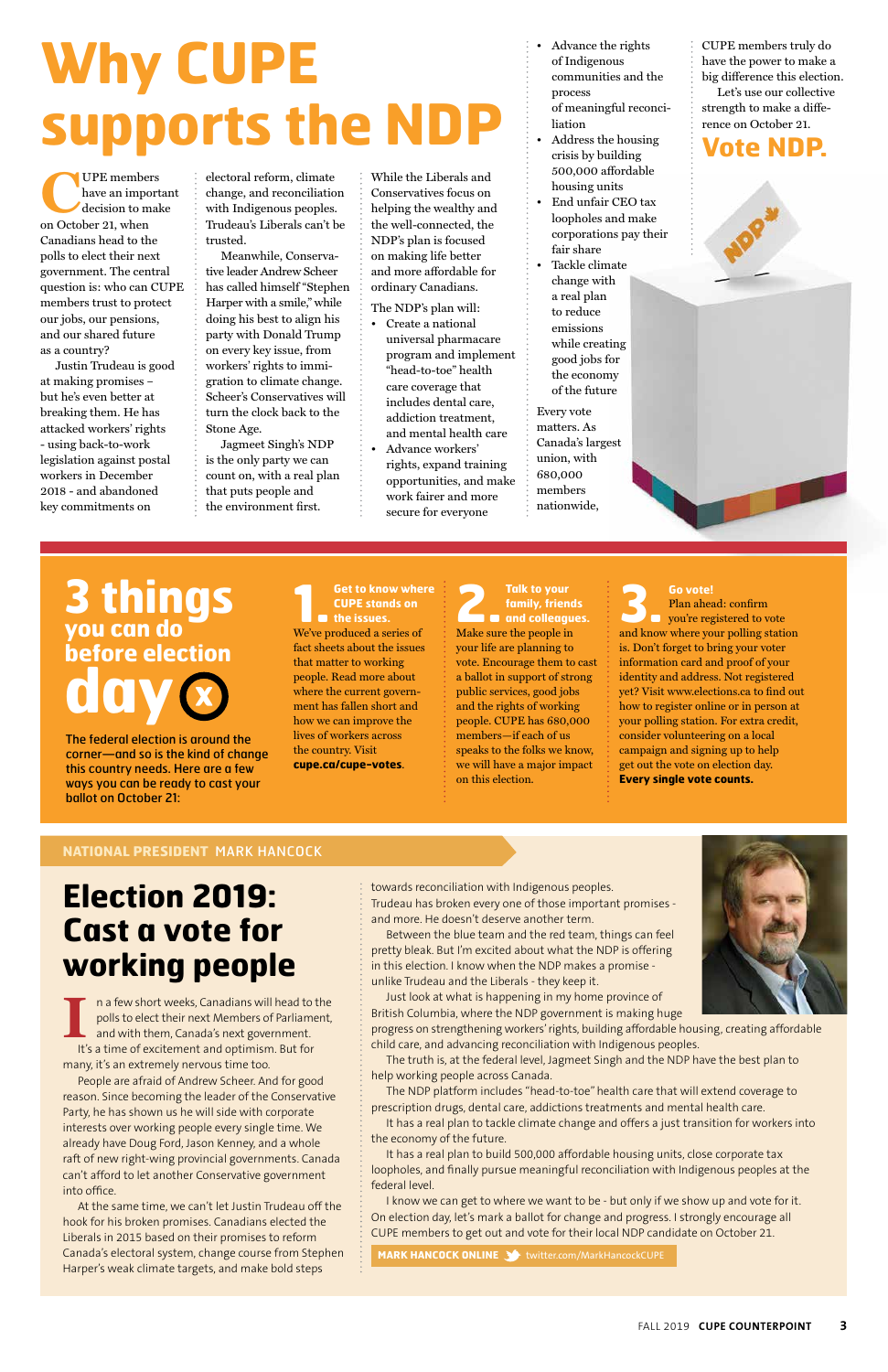**T** he good news<br>is that it doesn<br>have to be this is that it doesn't have to be this way. Affordability isn't just about "buck-a-beer" - we can think about affordability in terms of the savings we get from public services. For example, a single-payer universal pharmacare program could save families an average of \$500 per year. Quebec's child care program saves families with young children thousands of dollars per year. The NDP plan to retrofit all buildings in Canada by 2050 would save families \$900 or more per year. That's why CUPE has been encouraging members and locals to get engaged in this election, and focus on issues that matter to working people. We have an opportunity to elect a government that will strengthen our public services and create

good-paying jobs for workers, create national universal pharmacare, build more affordable housing, and take the bold action needed to fight climate change.



# We can have the services we need!

Making services universal has several advantages – it means that everyone has a stake in the availability and quality of service, so it's far harder for governments to make cuts. Also, targeted programs almost always create situations where someone has too much money to qualify for the public option, but not enough money to pay for the private option. This is the case for so many core services right now – access to subsidized medicines, dental care, mental health care, child care, public transit, and housing are only a few examples. Universality reduces the inequality of outcomes, and helps to build strong communities and social solidarity, as Richard Wilkinson and Kate Pickett showed in The Spirit Level.

You might not need health care, pharmacare or child care right now, but it's good to know that help will be there when you do need it. Most of us get far more value from public services than we pay in taxes. Statistics Canada has quantified exactly how much value we receive from public spending on health care, education, and other government services like housing, recreation, and culture – in 2018, it was an average of \$12,500 per person. And these numbers hide the most important part of the story – that most of those services would

Every election we hear the same old story - it would be great if we could have high quality, universal public services, but how are we going to pay for it? So we end up getting some variation on corporate tax cuts and targeted personal tax cuts or credits "for the middle class." A few people get a little bit of extra money back at tax time, but the rest of us get short-changed through cuts to services.



\* Data os for companies with >\$2 billion market capitalization Source: Bloomberg data for 102 largest Canadian companies

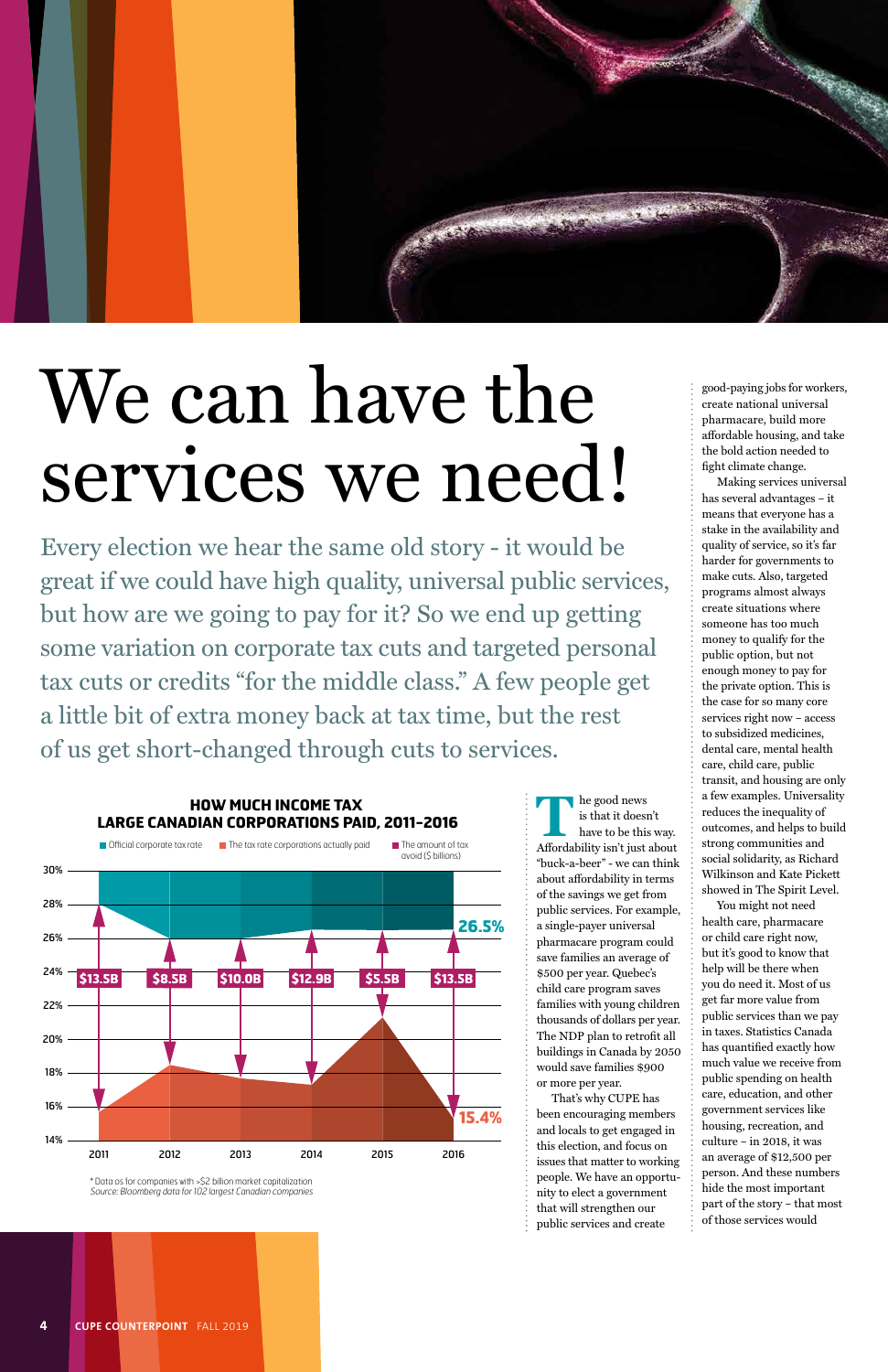cost far more if you had to replace them with a private sector option.

### **How we pay for it – tax fairness**

In the long run, high quality universal public services often pay for themselves – for example, economists have shown that subsidized child care in Quebec returned \$1.47 for every dollar spent by the government. But in the short term, we can pay for them by undoing some of the changes in the tax system that have unfairly put most of the burden on workers. In 1980 the federal corporate tax rate was at 36 per cent. Since then the rate has been slashed by subsequent Liberal and

Conservative governments, and is now at an all-time low of 15 per cent. The justification for cutting corporate tax rates and introducing new loopholes is that corporations will often use the money to create jobs and invest in productivityenhancing research. But as corporate taxes fell, business investment stayed more or less the same. What increased was corporate profits, executive payouts, and inequality. Over time, this has resulted in a record amount of hoarding by corporations. Data from Finance Canada shows large corporations withheld about a third of the taxes owed to the Canada Revenue Agency,

which added up to \$10 billion. And earlier this year the Parliamentary Budget Officer estimated that up to \$25 billion is lost every year to legal loopholes and illegal tax evasion through

tax havens.

Canadians for Tax Fairness, the Canadian Centre for Policy Alternatives, and the Broadbent Institute have all identified tax reform as a key challenge for whoever forms the next government. The good news is that the research has been done on which are the biggest loopholes, and how to fix them. We just need a government that will restore balance to our tax system, by addressing both avoidance (using legal

loopholes to avoid paying taxes) and evasion (using illegal methods to reduce taxes owing), especially for large corporations.

Fortunately, the federal NDP has made broad-based tax fairness a central part of their election platform for 2019. Their plan includes some new proposals, and rolls back changes that have only benefited the superrich. For example, the NDP has committed to restoring the corporate tax rate to 18 per cent, increasing the top marginal tax rate for individuals earning more than \$210,000, and introducing a wealth tax of one per cent on wealth over \$20 million. They also plan to reverse a huge tax cut

on capital gains introduced in 2000 by then-Finance Minister Paul Martin. Right now, when you sell an investment, only half of the increase in value counts as taxable income. The NDP proposes restore this to 75 per cent. So, the next time someone says we can't afford highquality public services, tell them that public services make life more affordable and are the best deal for our communities. And if we worry less about balancing the budget at any cost, and instead make the tax system fairer for people than for corporations, we can fund these critical building blocks of a fair and equitable society. ■ **Angella MacEwen**



## **Liberals build bank of privatization**

**CUPE has been raising concerns about the Canada Infrastructure Bank (CIB) since the federal Liberal government first introduced it in 2017. The investordriven bank was set up to help corporations profit from privatizing our public infrastructure.** 

**The bank is involved in three transit projects, including a huge privatized light rail project in Montreal - the Réseau express métropolitain. Recently, the CIB has moved into the water sector, announcing plans to subsidize the privatization of the** 

**Township of Mapleton's water and wastewater facilities.** 

**The "innovation" in this project is that the CIB will lower the cost of borrowing for the private sector partner. What wasn't considered in this project was the possibility of the CIB offering the township a low-cost, long-term loan. Why should we risk putting our water services into private hands where there is an incentive to cut corners for profit, when public options haven't even been considered?**

**The NDP has promised that they would wind down the CIB, and that their proposed Climate Bank would offer public-public partnerships to help municipalities finance important projects.**

**Research and experience have shown that public services (like water and wastewater) are best delivered by the public sector. Our governments should be protecting public services, not delivering them to the private sector for profit!**

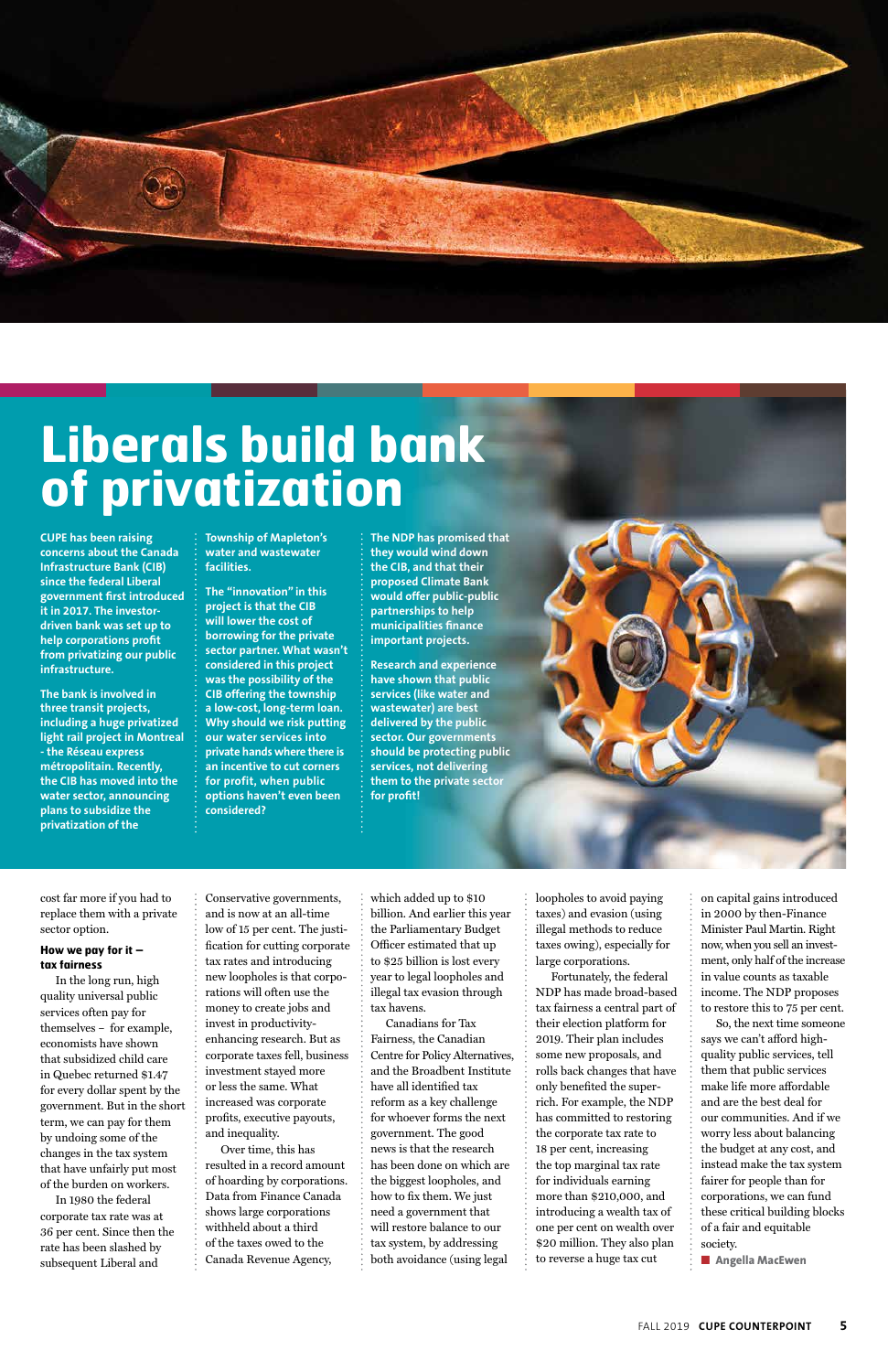### **What do you feel you accomplished?**

**Stacey Connor (SC)**: As a deaf woman, I experience barriers that limit my participation every day. It felt good to be at the UN speaking out about my experiences, and to be recognized by my union for my work as a woman who is deaf. I met people like me who face many barriers all over the world, including two deaf women - one from Sudan and one from Mongolia. It was an honour to take part in their workshop and learn from them.

**Gina McKay (GM)**: My biggest accomplishment

was gaining a stronger sense of the need for international solidarity. I was humbled to hear women, trans women and non-

binary women from all over the world share their experiences of working in the public sector. Their issues and oppressions are similar and familiar. So many of them are struggling because of unregulated corporate global capitalism and greed. Equity-seeking workers struggle in all parts of the world, and in

all unions. I brought my own experiences forward as an LGBTQ2+ union member, and I was able to find commonalities with our labour movement in recognizing that, as a movement, we are only as strong as our most silenced voices.

### **Why is it important for unions to bring our voices to the UN Commission on the Status of Women?**

**SC:** It is important for women who are deaf and hard of hearing to have a voice on the international stage to ensure that we are not neglected. Our role as union women with

disabilities is to remind the United Nations and the world that we exist, and that we cannot be ignored. No one can speak on our behalf.

**GM:** Our local, regional, and national issues and challenges in Canada are also international challenges. Women and equity-seeking workers experience oppression and discrimination worldwide. Solidarity among workers is the only way to unite against the structures

and systems that keep us silenced. Our voices in the UN bring progressive approaches to human rights protections in the labour movement. With ever-increasing far-right opposition dominating the UN commissions, it is imperative for the labour movement to unite and mobilize to ensure that the diversity of workers' rights and issues are upheld globally. It's not enough to fight for strong protections in our own communities. All working people both unionized and nonunionized - are vulnerable in a capitalist, neoliberal global economy.

### **What action has being part of this delegation inspired you to take?**

**SC:** It caused me to reflect on my own leadership and the opportunities for me to continue to fight for the rights of people who are deaf and hard of hearing, both within CUPE and in the broader community. I plan to voice these concerns during our convention and remind members that they need to be inclusive, advocate for others, and treat

everyone equally. Deaf and hard of hearing workers need a platform to communicate with other workers. Ensuring there is genuine space for people who are deaf and hard of hearing takes work. We need resources to ensure language support is in place so we can fully participate in discussions, and for information and education to be made available to union members and the community about their role in creating these spaces.

**GM:** I flew home with big ideas about how to increase our presence at the next UNCSW to create a stronger front against the rise of the far-right. I'm going to stay connected through the global online conversations about women's and LGBTQ2+ rights, and keep CUPE's work and voice active in that forum. The equity work that we are doing across CUPE can help make a difference on a global scale. Intersectional labour activism is so important, and diversity is one of the labour movement's greatest strengths.

### **How did you feel at the end of the week?**

**SC:** I was angry and frustrated by what I heard from women around the world who are deaf and hard of hearing. I was also very grateful to CUPE for the opportunity to make so many new connections. I fear a lot of commitments are made to support women like me, but will end up being talk with no action if we don't find a way to continue to create spaces for genuine inclusion, globally and locally.

**GM:** I felt energized to stay connected to the global activists we met and engaged with, and reflective because we still have so much farther to go. As advanced as some countries may be, there are still so many communities struggling for basic human rights. As a global labour community, we have to work together to ensure workers are not left behind in the struggle for human rights and freedoms. **Interviews have been edited for brevity and clarity.**

In March, CUPE representatives joined 180 union women from over 42 countries to fight for the rights of women and girls at the 63rd annual session of the United Nations Commission on the Status of Women (UNCSW) in New York City.

It was a whirlwind week of meetings, briefings, lobbying, networking and rallies. Counterpoint caught up with two CUPE members to find out what the experience meant to them. Stacey Connor, president of CUPE 2073 (representing Canadian Hearing Society workers) and Gina McKay, recording secretary for CUPE 2348 (representing community, health, and social services workers in Manitoba) reflected on the lasting impact of their work at the UNCSW.



Quality, Gender-responsive **Public Services** for All!

# Global Justice **Global women's gathering leaves lasting local impact**



Stacey Connor Gina McKay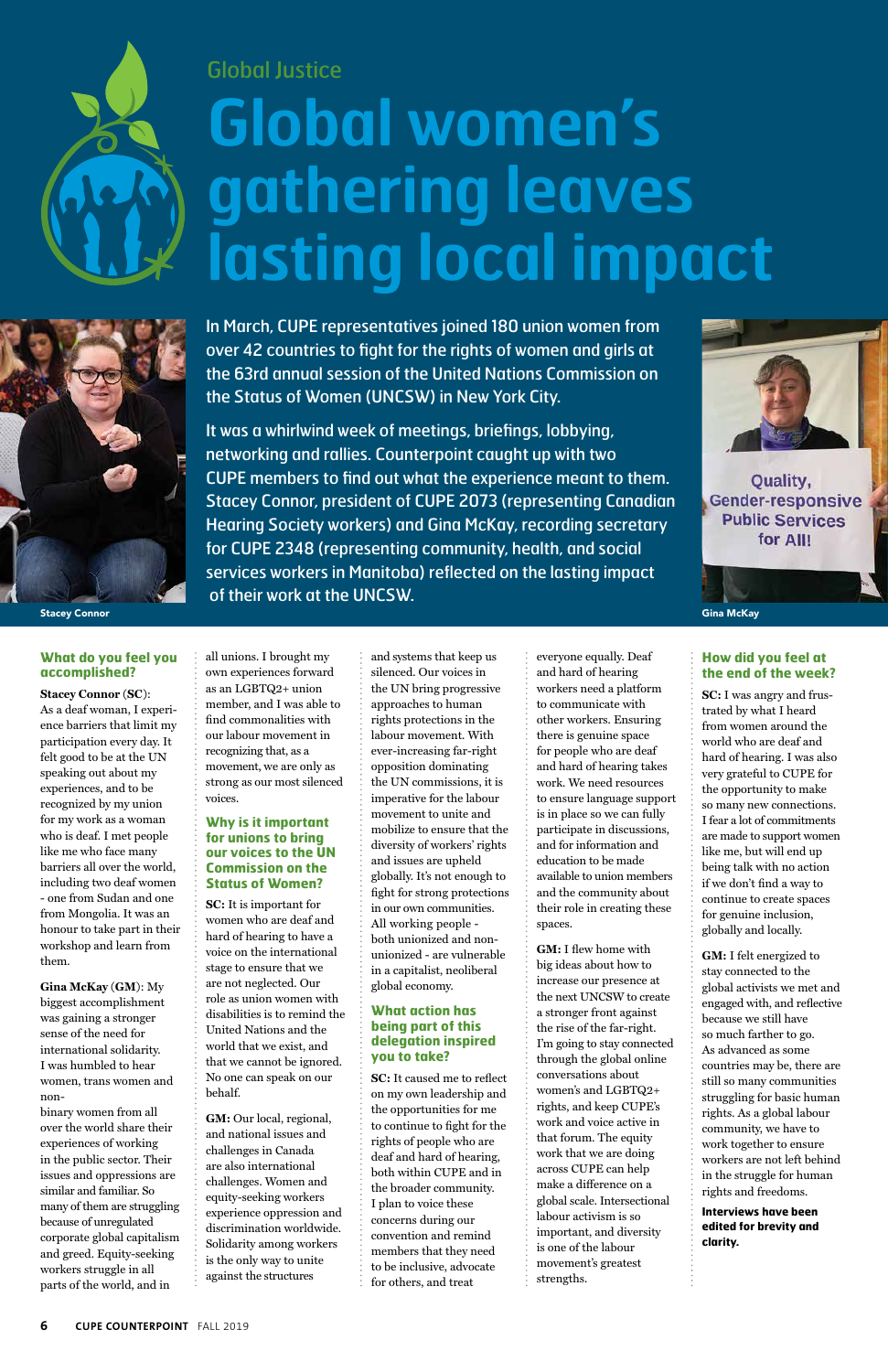**T** he contracting out of one half of Société de transport de Sherbrooke (STS) bus routes is deeply concerning to CUPE, who has asked the municipality's auditor general (AG) to investigate a \$26.7 million untendered contract awarded to Promenades de l'Estrie.

Last June, CUPE sent a letter to the AG while holding a day of action to mobilize against contracting out and the broader privatization of public services.

Dozens of bus drivers and other Sherbrooke CUPE members, supported by CUPE members working in the transit sector from Montreal, Trois-Rivières and Longeuil, took a range of actions to protest the situation. Most notably, they organized a "solidarity happy hour" to underscore member solidarity and marched to City Hall, where a delegation addressed Sherbrooke City Council.

CUPE pointed out that, in addition to exposing transit users to inconsistent service, the multi-million dollar contract raised serious concerns around ethics and sound management.

"Service has declined in quality with all the contracting out at STS,"

explained André Marsan, Vice-President of CUPE 3434, which represents Sherbrooke bus drivers.

He explained that the subcontractor's vehicles are not well-adapted and -maintained, and do not operate effectively as a result. This "parallel" service is also operated by drivers with less training and oversight, and the s ubcontractor's minibuses and microbuses do not meet universal accessibility criteria.

"As a result, this parallel system makes for a twotiered service. It's time for Sherbrooke to go back to being a bona fide transit company that delivers a high level of quality and efficiency," said Marsan.

Maintaining public



taxpayers, as seen by the city's move to bring waste and compost collection back in-house in 2012, which generated savings of nearly \$1 million per year. A ranking of municipalities in 2016-2017 showed that Sherbrooke's garbage collection expenses were among the lowest of similar-sized cities. "That was a huge success - however, the same study also showed that Sherbrooke spent the most on recycling collection, which is currently outsourced," indicated Benoît Labonville, President of CUPE 2729, which represents blue-collar workers in Sherbrooke. ■ **Sébastien Goulet and Dominique LaHaye**

**T** sually, I take this space to share a message about CUPE's financial health, and how we're using our resources. I'm proud of our union's strength. We have what it takes to back members up financially, no matter what challenges they face.

### **NATIONAL SECRETARY-TREASURER** CHARLES FLEURY

pharmacare program. We can vote for the party that will keep workers and communities at the heart of a plan to tackle the climate crisis. And we can choose a government that will work to make life more affordable by investing in services like public transit and affordable housing.

Over the summer, I've been talking with everyone I meet about what's at stake in this election. I'm sure many of you have as well. With voting day just weeks away, it's time to take the next steps.



Here's what we can all do between now and October 21. Keep talking to members, family and friends about why this election matters. You can find out more about the issues and how to get involved at cupe.ca/cupe-votes, CUPE's election resource centre.

If you haven't already, make sure you and everyone you know is registered to vote –

and follow through by casting your ballot.

Volunteer on a local campaign and sign up to get out the vote on election day. Every single vote counts, as we saw recently in Newfoundland and Labrador, where an NDP candidate won their seat by just two votes.

This election is about our jobs and public services, the well-being of our communities, and the future of our planet. Let's make sure that people like us help decide this election, by mobilizing to support NDP candidates in ridings across Canada.

**CHARLES FLEURY ONLINE** twitter.com/CUPENatSec

### **CUPE denounces "two-tiered service" resulting from contracting out at the Société de transport de Sherbrooke**

## **CUPE 1761 reaches deal after sevenweek strike**

## **Tapping into our greatest asset**

But with the federal election just around the corner, I'm thinking about CUPE's biggest assets: our members.

At 680,000 strong, engaged CUPE members are a powerful force across the country. One in every 55 Canadians is a CUPE member. One in every 24 Canadian workers is one of us. We're in communities big and small from coast to coast to coast. And we can make a difference if each and every one of us gets involved.

To make that difference, we need to organize and mobilize our members to get out and support the NDP, the only party that stands with Canadian workers.

Imagine the impact we'll have if we work together. We can elect a government committed to protecting and expanding public services, including a national

Municipal employees in the Town of Placentia, NL members of CUPE 1761 - walked off the job July 16 after more than 14 months of stalled contract negotiations. After a seven-week strike, CUPE 1761 members are returning to work with a four-year collective agreement that includes wage increases and other improvements.

The employer hired outside consultants to do its bargaining - people who did not understand the work of the bargaining unit. Eleven proposals were exchanged, and many meetings were postponed, much to the frustration of the disrespected members.

On March 20 of this year, talks reached an impasse, and the union asked the conciliation officer to file his report.

On April 17, the local voted unanimously in favour of a strike. By mid-July, with no bargaining meetings scheduled, the members had reached their limit, and were forced to withdraw services.

"The decision to withdraw services was not made lightly," says CUPE 1761 President Gerry Quilty, "But the members were completely frustrated with the bargaining process, which saw delay after delay and a total lack of commitment on the part of the employer to reach an agreement."

On Aug. 6, CUPE National President Mark Hancock, along with CUPE NL President Sherry Hillier, showed up to support the picket line outside Town Hall. The members received widespread community support for their courage in standing up to the mayor and the Town, and are glad to see the longest round of bargaining in the local's history come to a close.

■ **Gaëlle McNeil**



CUPE members in the transit sector from Montreal, Trois-Rivières and Longueuil added their voices to those of the unionized bus drivers and blue-collar workers in Sherbrooke at a special day of action against contracting out and privatization of public services in front of Sherbrooke City Hall last June 17.